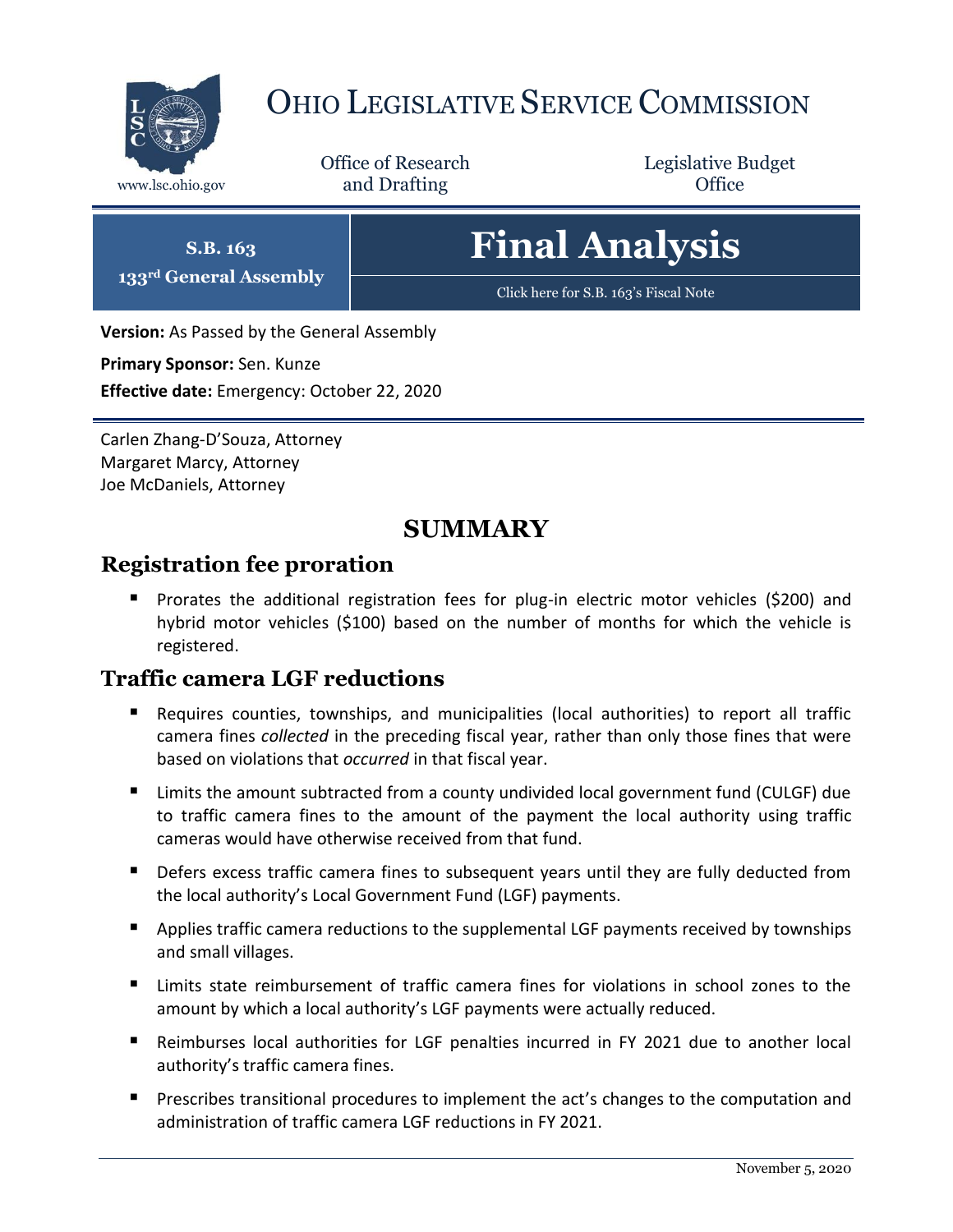## **Nonstandard license plates**

- Creates 33 new nonstandard license plates.
- Authorizes a person who is eligible for both a Purple Heart license plate and a license plate imprinted with the International Symbol of Access to apply for a single plate that displays both symbols.
- Exempts a Gold Star immediate family member who applies for the "Gold Star Family" license plate from all registration taxes and fees.
- Redirects the contributions for the "Girl Scouts" license plate from the Great River Council of the Girl Scouts of the United States of America to the Girl Scouts of Ohio's Heartland.
- Authorizes any person to purchase and display the "Freemason" license plate and adds a \$15 contribution to purchase that license plate.
- Redirects contributions for the "Glen Helen Nature Preserve" license plate from the Glen Helen Ecology Institute of Antioch College to the Glen Helen Association.

# **Table of Contents**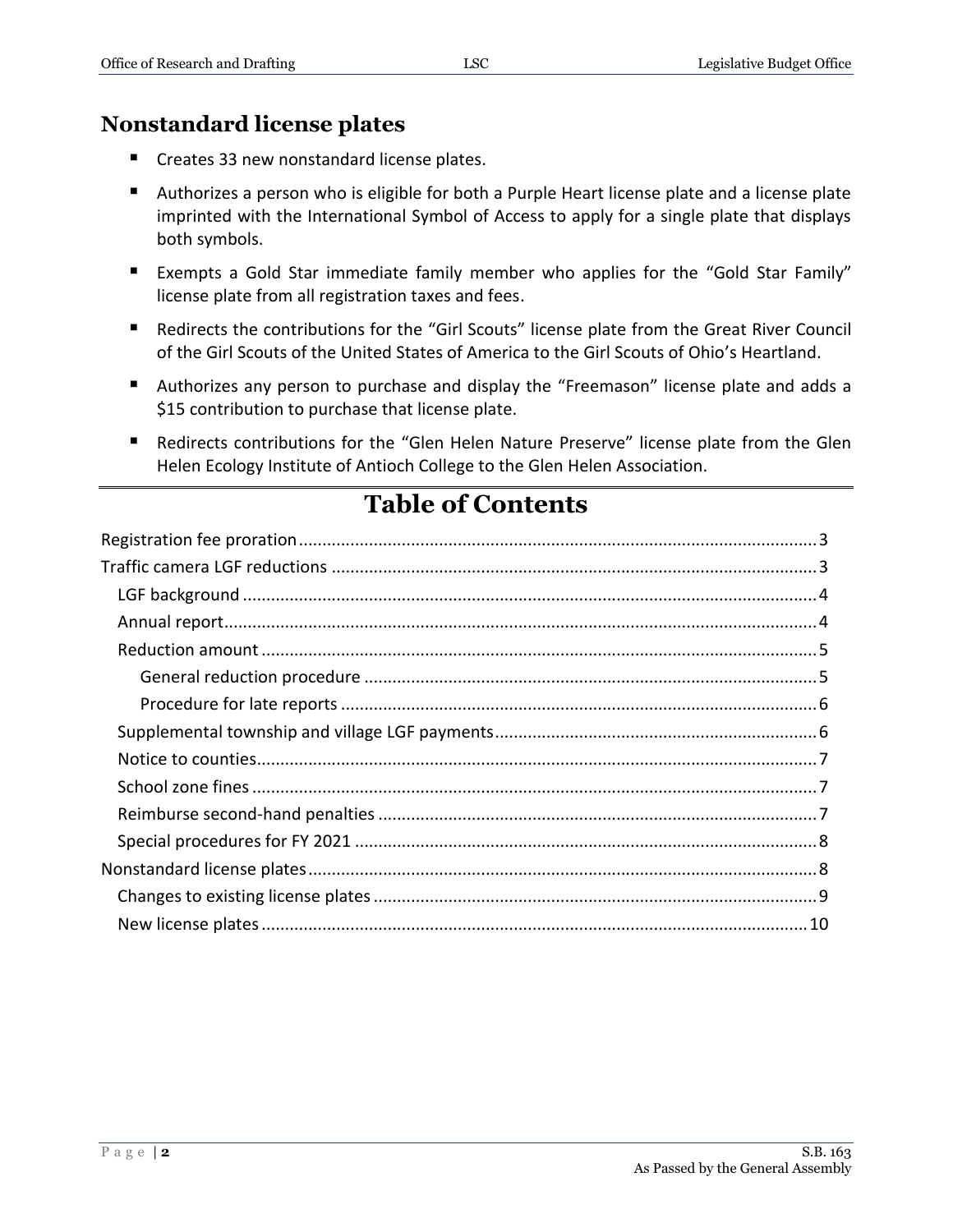# **DETAILED ANALYSIS**

## <span id="page-2-0"></span>**Registration fee proration**

The act prorates the additional registration fees for plug-in electric motor vehicles<sup>1</sup> (\$200) and hybrid motor vehicles<sup>2</sup> (\$100) based on the number of months for which the vehicle is registered.<sup>3</sup>

Proration, under the act, affects a single scenario: when a person purchases a hybrid or plug-in electric vehicle and the month of purchase differs from the month in which the person normally registers their motor vehicle. In that scenario, under prior law, the person was required to pay the full additional registration fee twice in one calendar year. For example, if a person purchased a hybrid motor vehicle in January, and the person's normal registration month was in July, the person was required to pay the additional \$100 fee in January and again in July. Now, the person would pay a prorated \$50 fee in January and the full \$100 fee in July.

### <span id="page-2-1"></span>**Traffic camera LGF reductions**

The act modifies the law, enacted by H.B. 62 of the  $133<sup>rd</sup>$  General Assembly, that reduces Local Government Fund (LGF) payments to counties, townships, and municipalities (local authorities) that generate revenue from traffic cameras. Similar to prior law, the act requires a reduction based on the gross amount of civil fines collected by the local authority from drivers for violations of local ordinances based on traffic camera evidence (traffic camera fines). However, the act changes the way the reduction is computed and implemented to account for situations in which a local authority's traffic camera fines exceed the amount of LGF payments it would have otherwise received.

These changes:

- 1. Require local authorities to report on all traffic camera fines *collected* in the preceding fiscal year, rather than only those fines that were based on violations that *occurred* in the preceding fiscal year;
- 2. Ensure that other local authorities in the same county (including the county itself) are held harmless in the event that a local authority's traffic camera fines exceed the LGF payments it is slated to receive;

 $3$  R.C. 4503.10.

 $1$  A "plug-in electric motor vehicle" is a passenger car powered wholly or in part by a battery cell energy system that can be recharged via an external source of electricity. R.C. 4501.01(DDD).

 $<sup>2</sup>$  A "hybrid motor vehicle" is a passenger car powered by an internal propulsion system that consists of</sup> both a combustion engine and a battery cell energy system that cannot be recharged via an external source of electricity but can be recharged by other vehicle mechanisms that capture and store electricity. R.C. 4501.01(EEE).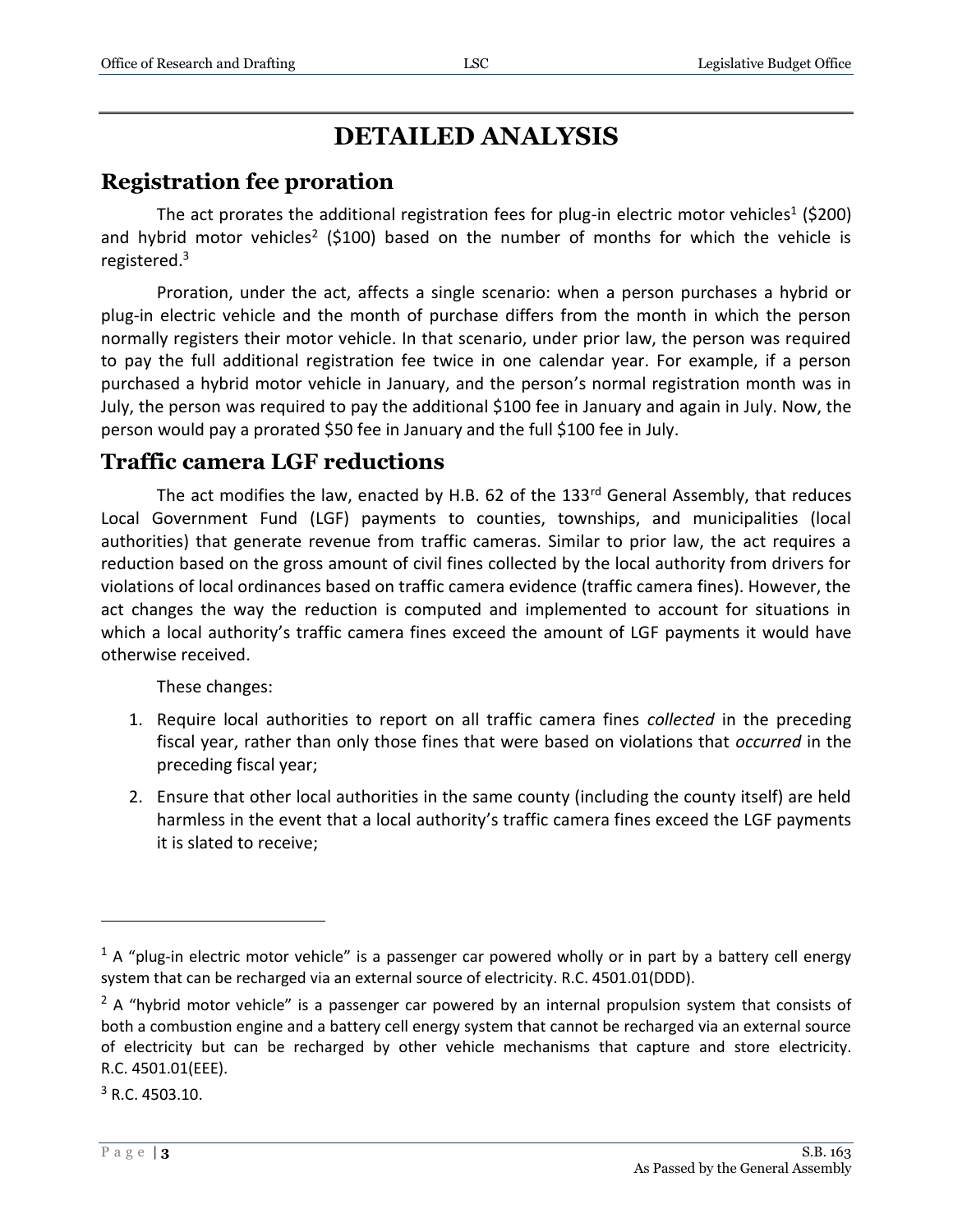- 3. Defer excess traffic camera fines (i.e., those that exceed the local authority's LGF payments) to subsequent years until fully deducted; and
- 4. Apply the reduction against the supplemental LGF payments received by villages with a population of less than 1,000, and townships.

The act also reimburses local authorities for any LGF penalties they may have incurred under prior law due to another local authority's traffic camera fines.

#### <span id="page-3-0"></span>**LGF background**

Under continuing law, 1.66% of GRF tax receipts are credited monthly to the LGF to provide revenue to political subdivisions and other local taxing units.<sup>4</sup> About 92% of that money is divided between the undivided local government funds of each county (CULGFs) and distributed to the county and subdivisions in that county under a formula either prescribed in state law or adopted by the county budget commission (county CULGF payments). The remaining money is distributed directly, generally on a per capita basis, to municipalities with a population of over 1,000 (direct municipal payments) and through supplemental payments to municipalities below that population threshold and townships based in part on the road miles in that municipality or township (supplemental township and village payments). Distributions are made monthly.

#### <span id="page-3-1"></span>**Annual report**

The act makes several adjustments to the reporting requirement that applies, under continuing law, to local authorities that currently use, or have previously used traffic cameras. Under the act, a local authority must annually report the "gross amount" of all traffic camera fines it collected in the preceding fiscal year and the gross amount of such fines that were collected for violations that occurred in school zones. The report must be submitted to the Tax Commissioner on or before July 31, following any fiscal year in which the local authority collected traffic camera fines.

Prior law required a local authority to report only traffic camera fines that were based on violations that *occurred* during the preceding fiscal year and that were *collected* before submission of the report. As a result, traffic camera fines collected after the expiration of the fiscal year in which the violation occurred generally were not included in computing the local authority's LGF reduction. The act addresses this issue by requiring local authorities to report all traffic camera fines collected during the fiscal year irrespective of when the violation occurred. Under continuing law, local authorities are not required to report on traffic camera fines for violations that occurred before July 1, 2019.

The act makes a conforming change to the mechanism that triggers a local authority's reporting requirement. Under prior law, a local authority was required to submit a report following any fiscal year in which it used traffic cameras. Since the act revises the content of the report – requiring inclusion of all traffic camera fines collected in the preceding fiscal year – a local

<sup>4</sup> R.C. 131.51(B), not in the act. This percentage temporarily increased to 1.68% in FYs 2020 and 2021 under H.B. 166 of the 133<sup>rd</sup> General Assembly.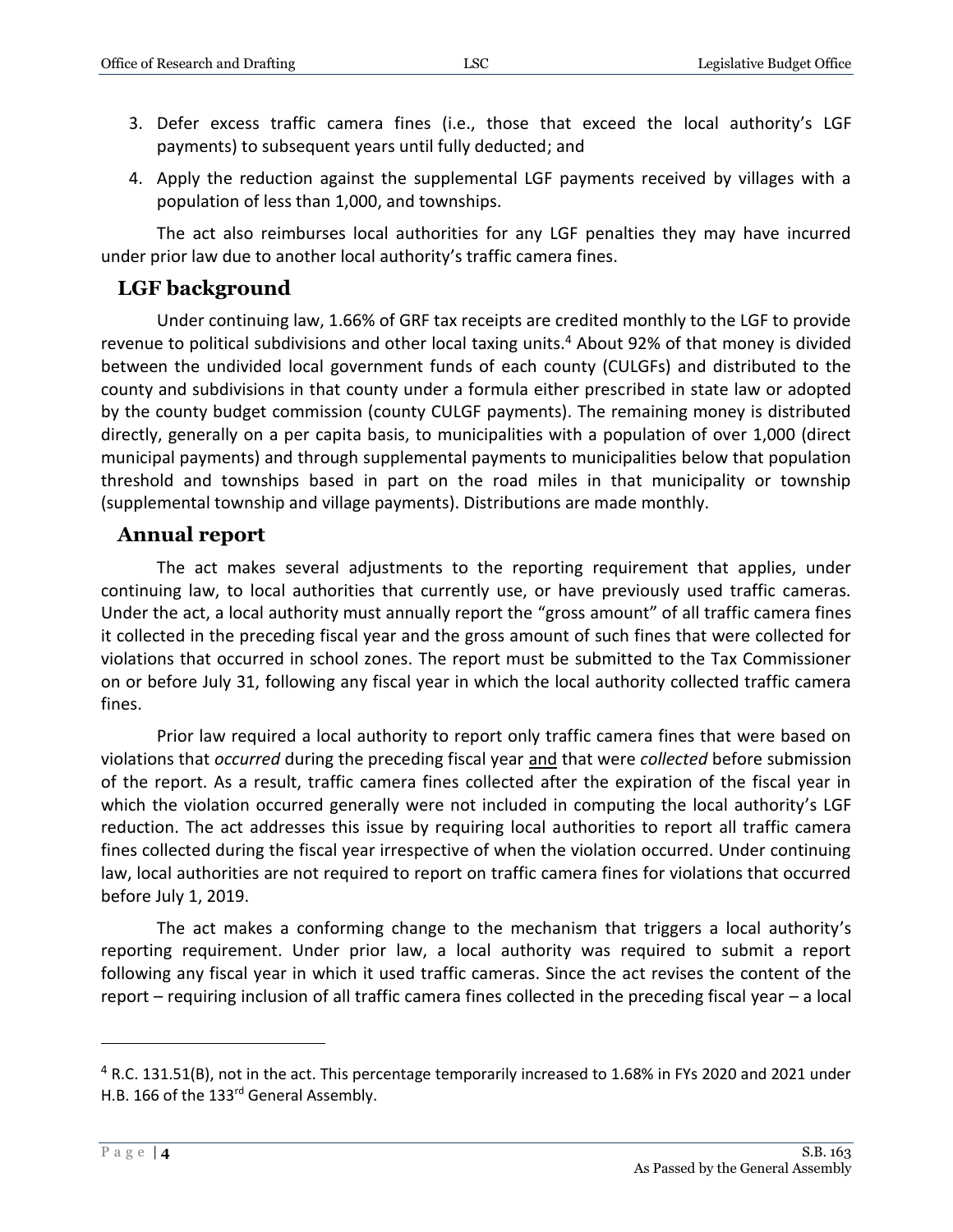authority, under the act, must instead submit a report following any fiscal year in which it collects traffic camera fines. As a result, a local authority that stops using traffic cameras must continue submitting annual reports to the Tax Commissioner until it no longer collects traffic camera fines. This change ensures that all traffic camera fines are reported and, ultimately, deducted from the local authority's LGF payments.

The act also clarifies the definition of "gross amount" with respect to the traffic camera fines that must be included in the report. Prior law defined the term as the "full amount paid by the driver." The act specifies that the "full amount" includes both fines and fees.<sup>5</sup>

#### <span id="page-4-0"></span>**Reduction amount**

The act preserves the general concept behind traffic camera reductions but overhauls the procedure for computing and implementing the reductions to address several issues in prior law that arose when local authorities collected a large amount of traffic camera fines.

#### **General reduction procedure**

<span id="page-4-1"></span>Under prior law, each of the 12 monthly LGF distributions following submission of the annual traffic camera fine report were reduced by one-twelfth of the fines collected by the local authority in the preceding fiscal year (as explained above, only those fines that were based on violations occurring in the preceding fiscal year were included in determining the amount of the reduction). In general, the reduction was applied directly to local authorities' respective shares of the CULGF. However, prior law did not cap the amount subtracted from the CULGF, so, if a local authority collected traffic camera fines in excess of the LGF distributions it was slated to receive, other local authorities receiving payments from the same CULGF, even those that did not operate traffic cameras, also incurred reductions to their CULGF payments.

The act prevents CULGF reductions from penalizing other local authorities by limiting the amount subtracted from state LGF distributions to a CULGF to the amount of the payment the local authority that collected traffic camera fines would have otherwise received from that fund. If a local authority's traffic camera fines exceed the LGF payments it would otherwise receive, the excess fines are deferred and deducted from the local authority's LGF payments in the following fiscal year in the form of a "residual adjustment."

The deferral of excess traffic camera fines and the imposition of a residual adjustment necessitates a revised method for determining LGF reductions. Accordingly, the act requires the Tax Commissioner to annually calculate, no later than August 10, an "LGF adjustment" for each local authority that filed a traffic camera report or to which a residual adjustment applies. The adjustment equals the sum of the traffic camera fines collected by the local authority in the preceding fiscal year plus the residual adjustment. Generally, one-twelfth of the LGF adjustment is subtracted from each of the local authority's next 12 monthly LGF payments, beginning with the August payment. However, as indicated above, the reduction is capped at the amount of the LGF payment the local authority would otherwise receive. On the next August 10, the remaining

 $5$  R.C. 5747.502(A)(5) and (B)(1); Section 5(D).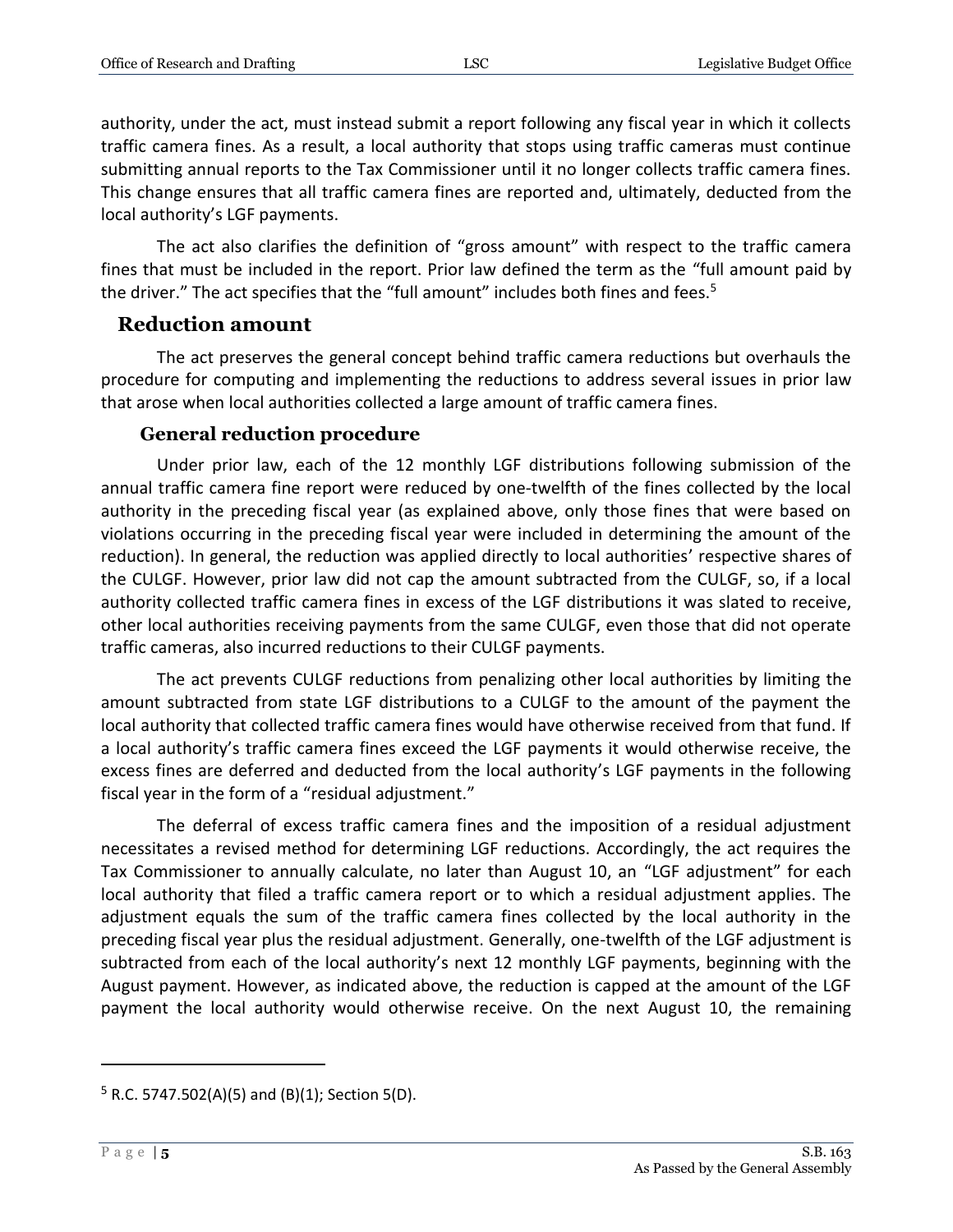balance of the LGF adjustment (i.e., any portion of the adjustment that was not subtracted from LGF payments due to the cap) becomes a "residual adjustment," and a new LGF adjustment is computed for the local authority in the same manner as before.<sup>6</sup>

#### **Procedure for late reports**

<span id="page-5-0"></span>Under continuing law, if a local authority that is required to submit a traffic camera report fails to do so, LGF payments to that local authority are withheld entirely until the report is submitted. The act requires the Tax Commissioner to compute an LGF adjustment for such a local authority immediately upon receiving the past due report. For the most part, this delayed LGF adjustment is computed and implemented the same way for adjustments under the general procedure. One-twelfth of the delayed adjustment (or the capped reduction amount, whichever is less) is subtracted from each ensuing LGF payment.

For timing reasons, the delayed LGF adjustment is not applied for a full 12 months. Instead, a new LGF adjustment is computed under the general procedure the following August, however soon that may be. Therefore, the amount of traffic camera fines deferred to future years as a residual adjustment will be greater than the amount that would have been deferred had the local authority submitted the report in a timely manner. LGF payments withheld before the local authority submits the past due report are not subtracted in determining the amount of the residual adjustment.<sup>7</sup>

#### <span id="page-5-1"></span>**Supplemental township and village LGF payments**

Under continuing law, the traffic camera LGF reduction mechanism applies to the local authority's county CULGF payments and, for a municipality with a population over 1,000, direct municipal payments. The act also applies traffic camera reductions to supplemental township and village payments. These payments, totaling \$1 million each month, are paid to villages with a population of less than 1,000 (16.6%) and to all townships (83.3%). The money is divided among the townships and villages – one-half in equal amounts and one-half based on the road miles in each village or township. Supplemental township and village payments are distributed by county treasurers.<sup>8</sup>

Traffic camera fines are first subtracted from the village's or township's supplemental payment and then, if necessary, from its share of distributions made through the county CULGF formula. The table below summarizes the order in which traffic camera reductions are applied to the various types of LGF payments under the act.

 $6$  R.C. 5747.502(A)(6), (A)(8), (B)(2), (B)(4), and (C).

 $<sup>7</sup>$  R.C. 5747.502(B)(3) and (D).</sup>

 $8$  R.C. 5747.503, not in the act.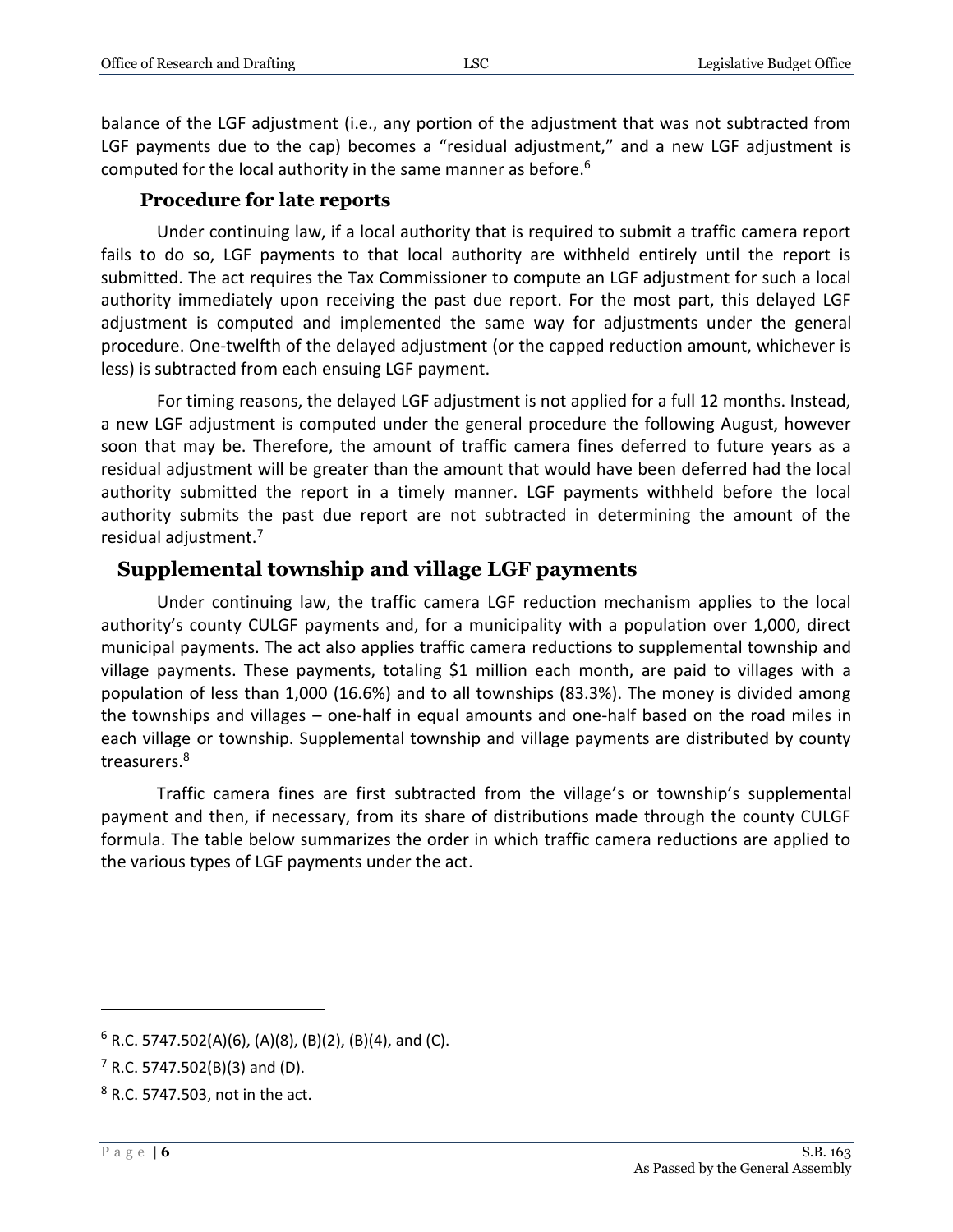| <b>Order in which LGF Reductions are Applied</b>                 |                                                                      |                                  |  |
|------------------------------------------------------------------|----------------------------------------------------------------------|----------------------------------|--|
| <b>Municipalities (with</b><br>populations of 1,000 or more)     | <b>Villages (with populations less)</b><br>than 1,000) and Townships | <b>Counties</b>                  |  |
| Direct municipal<br>1.<br>payments;<br><b>County CULGF</b><br>2. | Supplemental<br>township and village<br>payments;                    | <b>County CULGF</b><br>payments. |  |
| payments.                                                        | <b>County CULGF</b><br>payments.                                     |                                  |  |

Supplemental township and village payments were not subject to traffic camera reductions under prior law.<sup>9</sup>

#### <span id="page-6-0"></span>**Notice to counties**

Similar to prior law, the act requires the Tax Commissioner to notify the county auditor and county treasurer before reducing a county CULGF payment. The notice must include the full amount of the reduction, a list of the local authorities to which the reduction applies, and the amount of the reduction attributed to each local authority. The Commissioner must update the notice any time the amount of the reduction attributed to a local authority changes. A county treasurer that receives such a notice is required to reduce, cease, or resume CULGF payments to the applicable local authorities, as specified in the notice.<sup>10</sup>

#### <span id="page-6-1"></span>**School zone fines**

Under continuing law, local authorities subject to traffic camera LGF reductions are reimbursed for the portion of those fines that were collected for violations in school zones. The reimbursed amount must be used for school safety purposes.

The act caps these school safety reimbursements at the amount by which the local authority's LGF payments were actually reduced. In other words, if school zone fines exceed the LGF payments the local authority would otherwise receive (if not for the traffic camera LGF reduction), the excess fines are not reimbursed, just as the LGF reduction is capped at the amount of the local authority's LGF payment.<sup>11</sup>

#### <span id="page-6-2"></span>**Reimburse second-hand penalties**

The act fully reimburses local authorities that incurred LGF penalties due to traffic camera fines collected by another local authority. As discussed in more detail above, these "second-hand" penalties were a result of the procedure for computing LGF reductions prescribed by prior law. Under that procedure, which is changed by the act, when a local authority's traffic camera fines

 $9$  R.C. 5747.502(C).

 $10$  R.C. 5747.502 (B)(3), (D)(4), and (E).

 $11$  R.C. 5747.502(C)(4).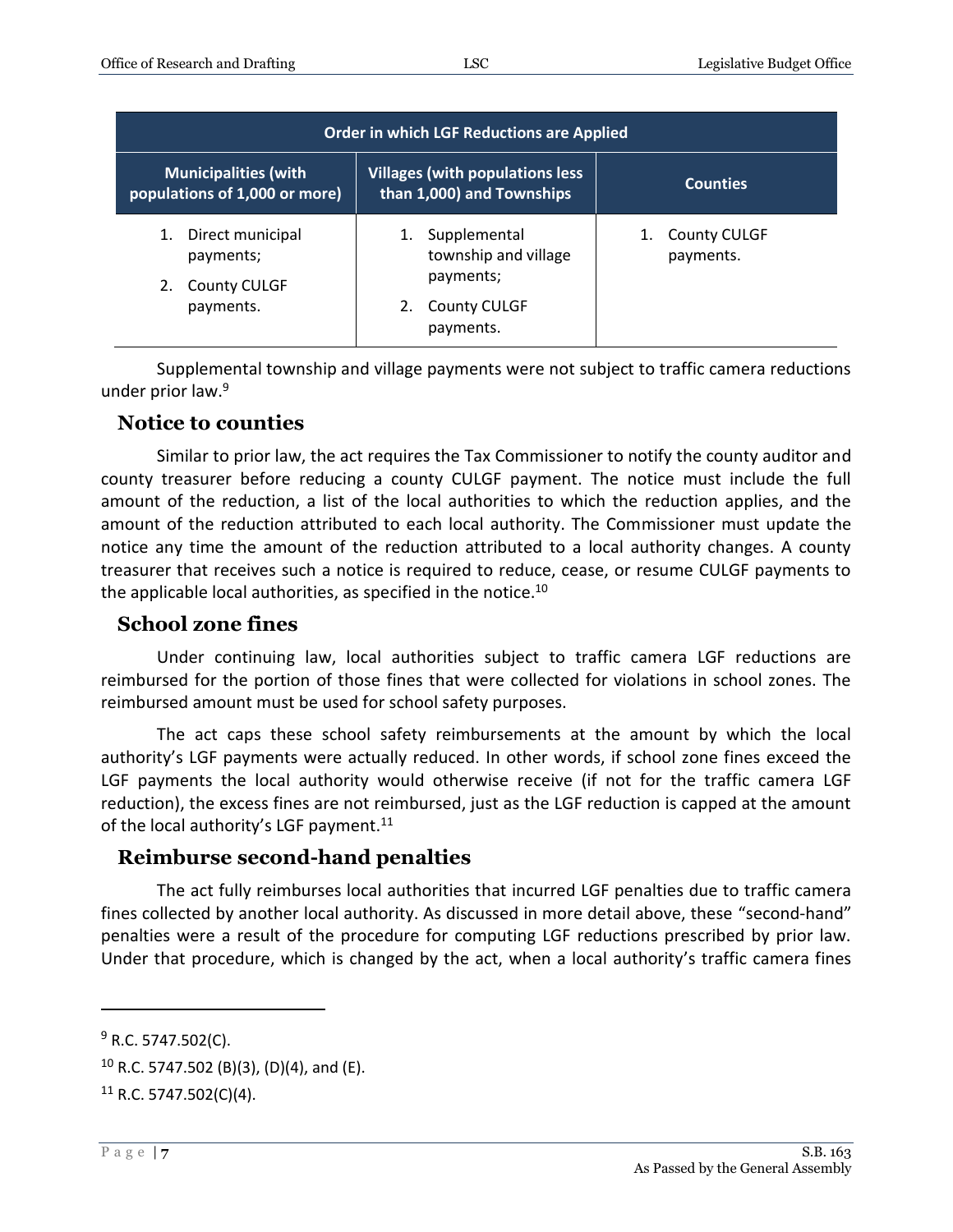for the preceding fiscal year exceeded the amount of LGF payments it was slated to receive in the following year, the result was a revenue shortfall for the CULGF. The CULGF shortfall caused other local authorities, even those that did not operate traffic cameras, to receive less CULGF money than they would have if the excess traffic camera fines were not applied against the CULGF.

As discussed above, the act resolves the second-hand penalty issue going forward. It also rectifies all prior secondhand penalties by requiring the Tax Commissioner to increase the October 2020 CULGF payment for any county that incurred such a penalty in FY 2021 (the first fiscal year in which a second-hand penalty might have occurred). Counties that receive an increased payment must distribute it among the local authorities in that county that incurred secondhand penalties. The increased payment must be used for current operating expenses – the same use required for other LGF payments under continuing law.

The Director of Budget and Management must transfer the amount of money necessary to make the increased payments from the Ohio Highway and Transportation Safety Fund to the LGF. Under continuing law, LGF payments withheld from local authorities that operate traffic cameras (and, under prior law, local authorities that were subject to the second-hand penalties) are deposited to the Ohio Highway and Transportation Safety Fund to enhance public safety on roads and highways.<sup>12</sup>

## <span id="page-7-0"></span>**Special procedures for FY 2021**

Immediately following the act's effective date (October 22, 2020), the Tax Commissioner must compute an LGF adjustment for each local authority that filed a traffic camera fine report for FY 2020. That adjustment is used to determine the local authority's LGF reduction beginning with the October 2020 LGF payment and for each subsequent payment through July 2021. At that time, the Commissioner must compute a new LGF adjustment under the standard procedure prescribed by the act, if such an adjustment applies.

Amounts subtracted from a local authority's LGF payments between July 31, 2020, and October 22, 2020, must be accounted for when computing the local authority's residual adjustment in August 2021. Second-hand penalties reimbursed pursuant to the act are not subtracted when computing that residual adjustment.<sup>13</sup>

# <span id="page-7-1"></span>**Nonstandard license plates**

The act creates 33 new nonstandard license plates and makes changes to the "Girl Scout," "Purple Heart," "Freemason," "Glen Helen Nature Preserve," and "Gold Star Family" license plates. For 31 of the 33 new plates that are available to the general public, the act requires a person to pay an annual contribution of varying amounts when the plate is issued or renewed. The new Ohio Association of Chiefs of Police license plate is available only to a member or staff of the Association, or that person's spouse, but also includes an annual contribution.<sup>14</sup>

 $12$  R.C. 5747.502(F); Sections 3 and 4.

 $13$  Section 5.

<sup>&</sup>lt;sup>14</sup> R.C. 4503.714.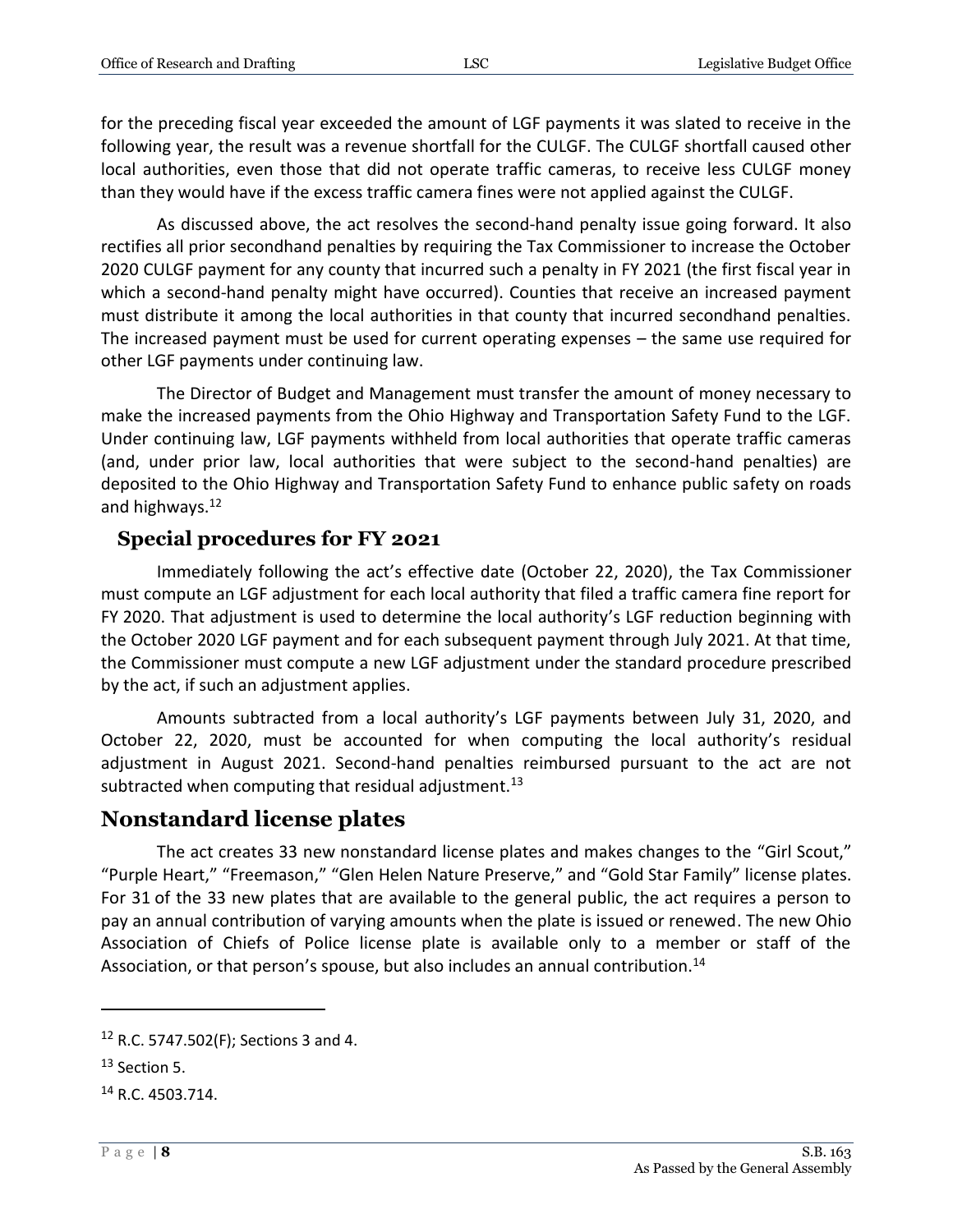Most contributions must be deposited into the License Plate Contribution Fund. In addition to the contribution, a person also must pay an annual \$10 Bureau of Motor Vehicles (BMV) fee. The purpose of the BMV fee is to compensate the BMV for the additional services required to issue each nonstandard plate. The BMV fee must be deposited into the existing Public Safety – Highway Purposes Fund. All other registration requirements apply to the new plates.

The new plates may be issued for passenger cars, noncommercial motor vehicles, recreational vehicles, and any other vehicle of a class approved by the Registrar of Motor Vehicles.

#### <span id="page-8-0"></span>**Changes to existing license plates**

First, if a person is eligible for the "Purple Heart" license plate and has a service-connected disability rated at 100% by the Veterans Administration, the person may apply to have a "Purple Heart" plate also display the International Symbol of Access symbol. The application for the variation on the "Purple Heart" plate must be accompanied by evidentiary documentation that supports both the award and the disability. Additionally, if the person issued the license plate dies, the Registrar must ensure that the "Purple Heart" plate is replaced with another type of plate when the vehicle title is transferred (a standard process after the death of a vehicle owner).<sup>15</sup>

Second, the act exempts a Gold Star immediate family member (a spouse, parent, sibling, child, or grandparent of a person who died in a combat zone while serving in the armed forces) who applies for the "Gold Star Family" plate from all registration taxes and fees.<sup>16</sup> Previously, a Gold Star family member received the physical license plate for free (a benefit retained by the act with a savings between \$6.50 and \$7.50), but still paid the annual registration taxes and fees when renewing their motor vehicle registration. Continuing law, unchanged by the act, provides the same registration tax and fee exemption benefits to a Congressional Medal of Honor recipient, a former prisoner of war, a Purple Heart recipient, and a disabled veteran.<sup>17</sup>

Third, the act redirects the contributions collected from issuance of the "Girl Scouts" license plate to the Girl Scouts of Ohio's Heartland (instead of to the Great River Council of the Girl Scouts of the United States of America).<sup>18</sup>

Fourth, the act authorizes any person to purchase and display the "Freemason" license plate. Previously, only a member in good standing with the Grand Lodge of Free and Accepted Masons of Ohio was allowed to apply for, purchase, and display the plate. The act adds a \$15 contribution for purchase of the plate, which must be paid to the Charitable Foundation of the Grand Lodge of Free and Accepted Masons of Ohio to be used for scholarship purposes.<sup>19</sup>

<sup>15</sup> R.C. 4503.571 and 4503.41, not in the act.

 $16$  R.C. 4503.546. Registration taxes and fees include the base vehicle tax (R.C. 4503.04), the base BMV registration fees (R.C. 4503.10, 4503.102, and 4503.103), local motor vehicle taxes (Chapter 4504), the license plate fee (R.C. 4503.19), and any deputy registrar fee (R.C. 4503.038), not all citations in the act.

 $17$  R.C. 4503.29, 4503.41, 4503.43, 4503.46, and 4503.571, not all in the act.

 $18$  R.C. 4503.68.

<sup>&</sup>lt;sup>19</sup> R.C. 4501.21 and 4503.70.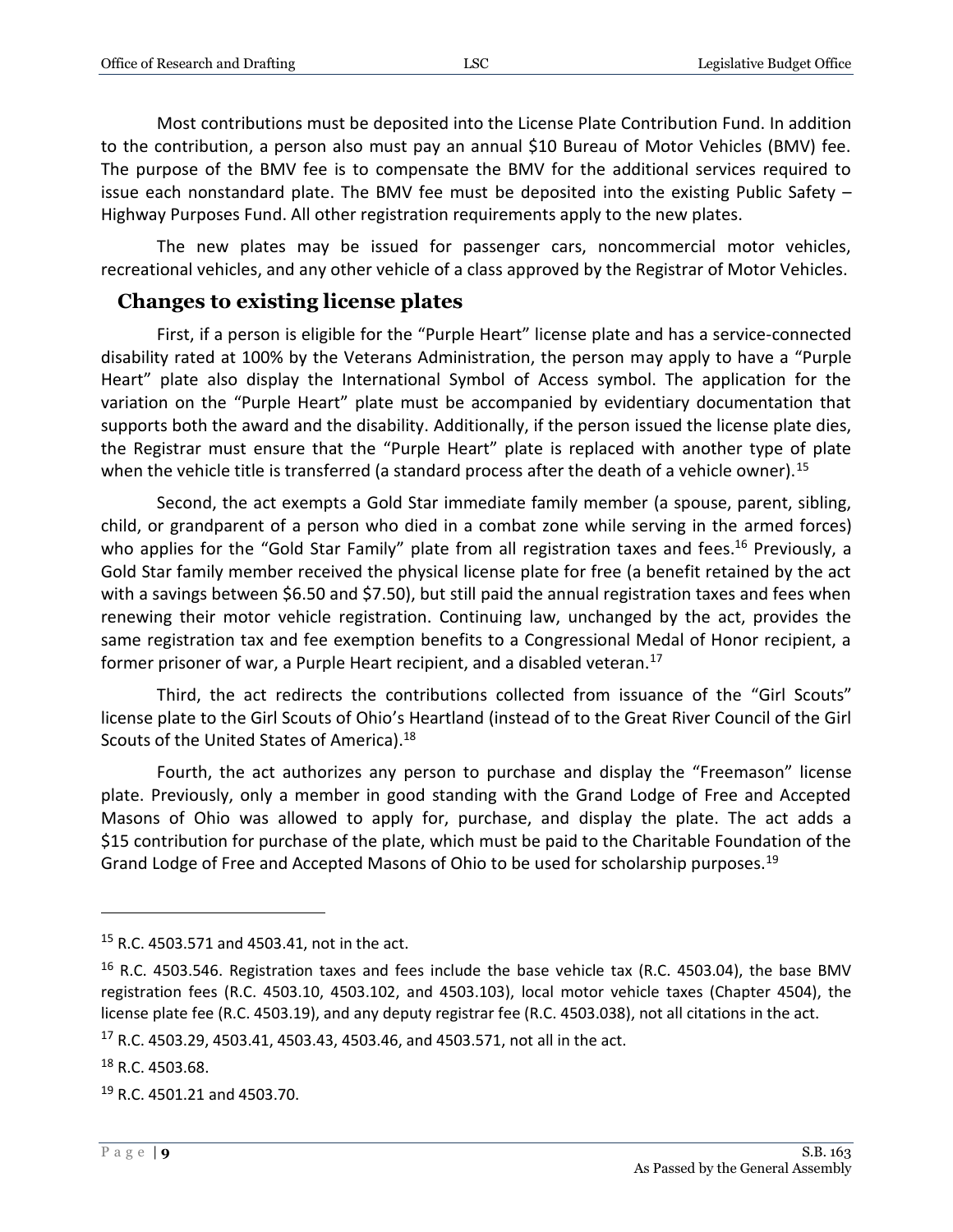Finally, the act redirects the contributions collected from issuance of the "Glen Helen Nature Preserve" license plates to the Glen Helen Association. Under prior law, the Registrar of Motor Vehicles was required to pay the contributions to the Glen Helen Ecology Institute of Antioch College. The Glen Helen Association, however, purchased the Nature Preserve from Antioch College. Additionally, any changes to the identifying words and markings on the plates would occur through an agreement between the Association and the Registrar, rather than the College and the Registrar.

Continuing law, unchanged by the act, requires an annual \$15 contribution, in addition to all other registration taxes and fees, to obtain and keep "Glen Helen Nature Preserve" plates. The contributions must be used to pay the expenses associated with the Glen Helen Nature Preserve.<sup>20</sup>

### <span id="page-9-0"></span>**New license plates**

The new license plates created by the act are set forth in the following table, which includes a description of each:

| <b>Nonstandard license plate</b>                                                                                                                                                                               | <b>Contribution?</b><br><b>Additional BMV</b><br>fee?       | <b>Use of Contribution</b>                                                                                                                                                          |
|----------------------------------------------------------------------------------------------------------------------------------------------------------------------------------------------------------------|-------------------------------------------------------------|-------------------------------------------------------------------------------------------------------------------------------------------------------------------------------------|
| Ohio DeMolay license plate, which<br>must display an appropriate logo and<br>words, selected by representatives of<br>Ohio DeMolay and approved by the<br>Registrar of Motor Vehicles.                         | \$15 contribution<br>plus<br>\$10 additional<br>BMV fee.    | Ohio DeMolay must use the contributions for<br>scholarships, educational programs, and any<br>other programs or events the organization<br>holds or sponsors in Ohio. <sup>21</sup> |
| Bottoms Up Diaper Drive license plate,<br>which must display an appropriate logo<br>and words, selected by representatives<br>of the Bottoms Up Diaper Drive<br>organization and approved by the<br>Registrar. | \$20<br>contribution<br>plus<br>\$10 additional<br>BMV fee. | The Bottoms Up Diaper Drive organization<br>must use the contributions for collecting and<br>delivering diapers to parents in need. <sup>22</sup>                                   |
| A Kid Again license plate, which must<br>display an appropriate logo and words,<br>selected by representatives of A Kid<br>Again, Inc., and approved by the<br>Registrar.                                      | \$25<br>contribution<br>plus<br>\$10 additional<br>BMV fee. | A Kid Again, Inc., must distribute the<br>contributions in equal amounts to its Ohio<br>chapters. <sup>23</sup>                                                                     |

 $20$  R.C. 4501.21 and 4503.564.

 $22$  R.C. 4503.21 and 4503.508.

 $21$  R.C. 4501.21 and 4503.506. DeMolay is an organization for young men, aged 12 to 21, and focuses on developing civic awareness, personal responsibility, and leadership skills.

<sup>23</sup> R.C. 4501.21 and 4503.509.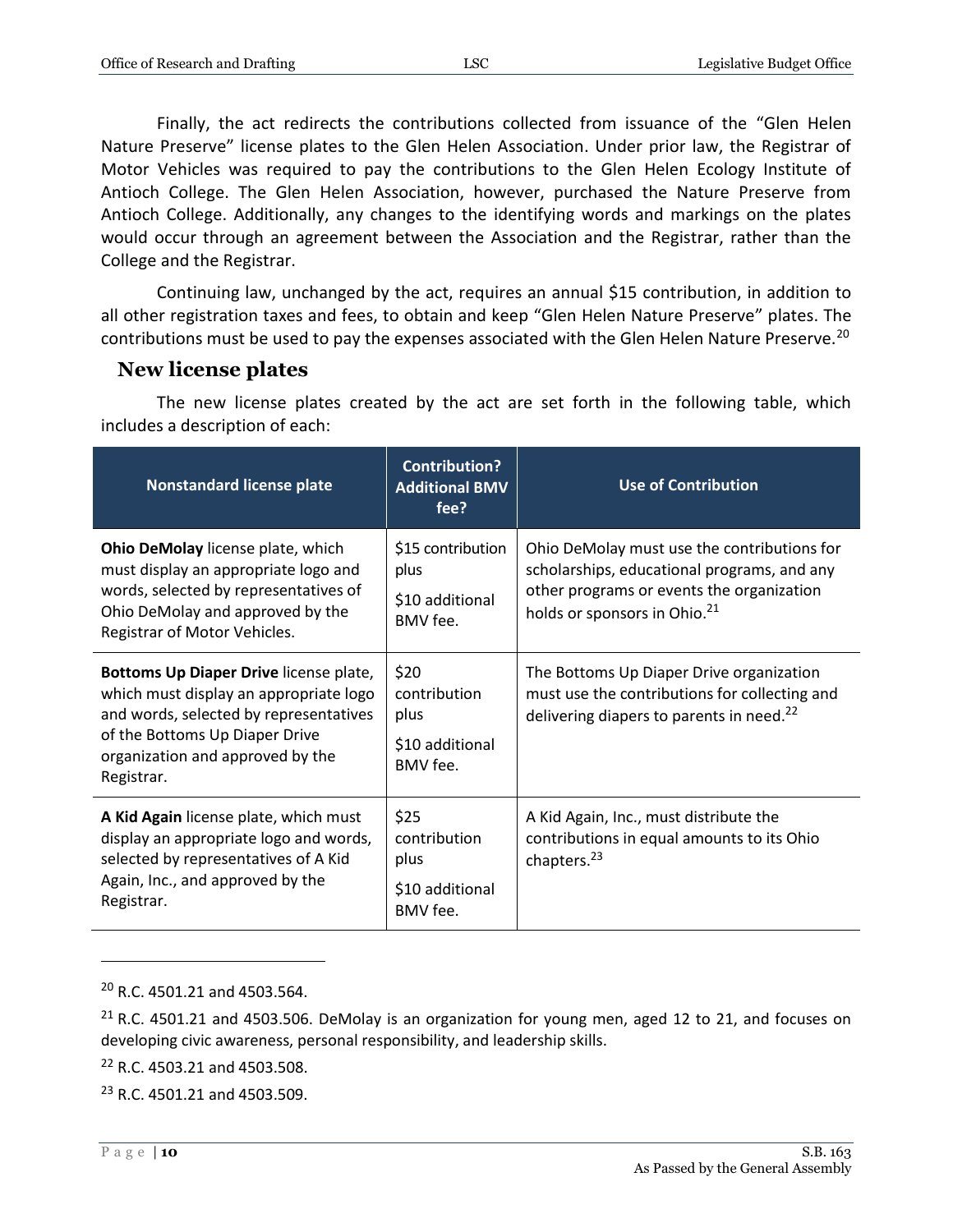| <b>Nonstandard license plate</b>                                                                                                                                                                                                                                          | <b>Contribution?</b><br><b>Additional BMV</b><br>fee?       | <b>Use of Contribution</b>                                                                                                                                                                                                                                        |
|---------------------------------------------------------------------------------------------------------------------------------------------------------------------------------------------------------------------------------------------------------------------------|-------------------------------------------------------------|-------------------------------------------------------------------------------------------------------------------------------------------------------------------------------------------------------------------------------------------------------------------|
| Ohio Carpenters license plate, which<br>must display an appropriate logo and<br>words, selected by representatives of<br>the Ohio Carpenters Union and<br>approved by the Registrar. <sup>24</sup>                                                                        | \$10 additional<br>BMV fee.                                 | Not applicable.                                                                                                                                                                                                                                                   |
| <b>Ronald McDonald House Charities</b><br>license plate, which must display an<br>appropriate logo and words, selected<br>by representatives of the Ronald<br>McDonald House Charities and<br>approved by the Registrar.                                                  | \$25<br>contribution<br>plus<br>\$10 additional<br>BMV fee. | The Central Ohio Chapter of the Ronald<br>McDonald House Charities must distribute the<br>contributions to the Chapter of the Ronald<br>McDonald House Charities in whose<br>geographic territory the person who paid the<br>contributions resides. <sup>25</sup> |
| Stop Elder Abuse license plate, which<br>must display an appropriate logo and<br>words selected by the Registrar. <sup>26</sup>                                                                                                                                           | \$10 additional<br>BMV fee.                                 | Not applicable.                                                                                                                                                                                                                                                   |
| Ohio Bullfrog license plate, which must<br>display an appropriate logo and words,<br>selected by the Department of Natural<br>Resources (DNR) in conjunction with<br>representatives from Grizzell Middle<br>School, located in Dublin, and approved<br>by the Registrar. | \$15<br>contribution<br>plus<br>\$10 additional<br>BMV fee. | DNR must use the contributions for protection<br>and preservation of wetlands in Ohio and for<br>educational programs pertaining to the<br>bullfrog and similar wetland animals. <sup>27</sup>                                                                    |
| <b>National Council of Negro Women</b><br>license plate, which must display an<br>appropriate logo and words, selected<br>by representatives of the National<br>Council of Negro Women, Inc., and<br>approved by the Registrar.                                           | \$25<br>contribution<br>plus<br>\$10 additional<br>BMV fee. | The National Council of Negro Women, Inc.,<br>must use the contributions for educational<br>purposes. <sup>28</sup>                                                                                                                                               |

- <sup>25</sup> R.C. 4501.21 and 4503.557.
- <sup>26</sup> R.C. 4503.558.
- <sup>27</sup> R.C. 1531.33 and 4503.568.
- <sup>28</sup> R.C. 4503.21 and 4503.579.

<sup>24</sup> R.C. 4503.53.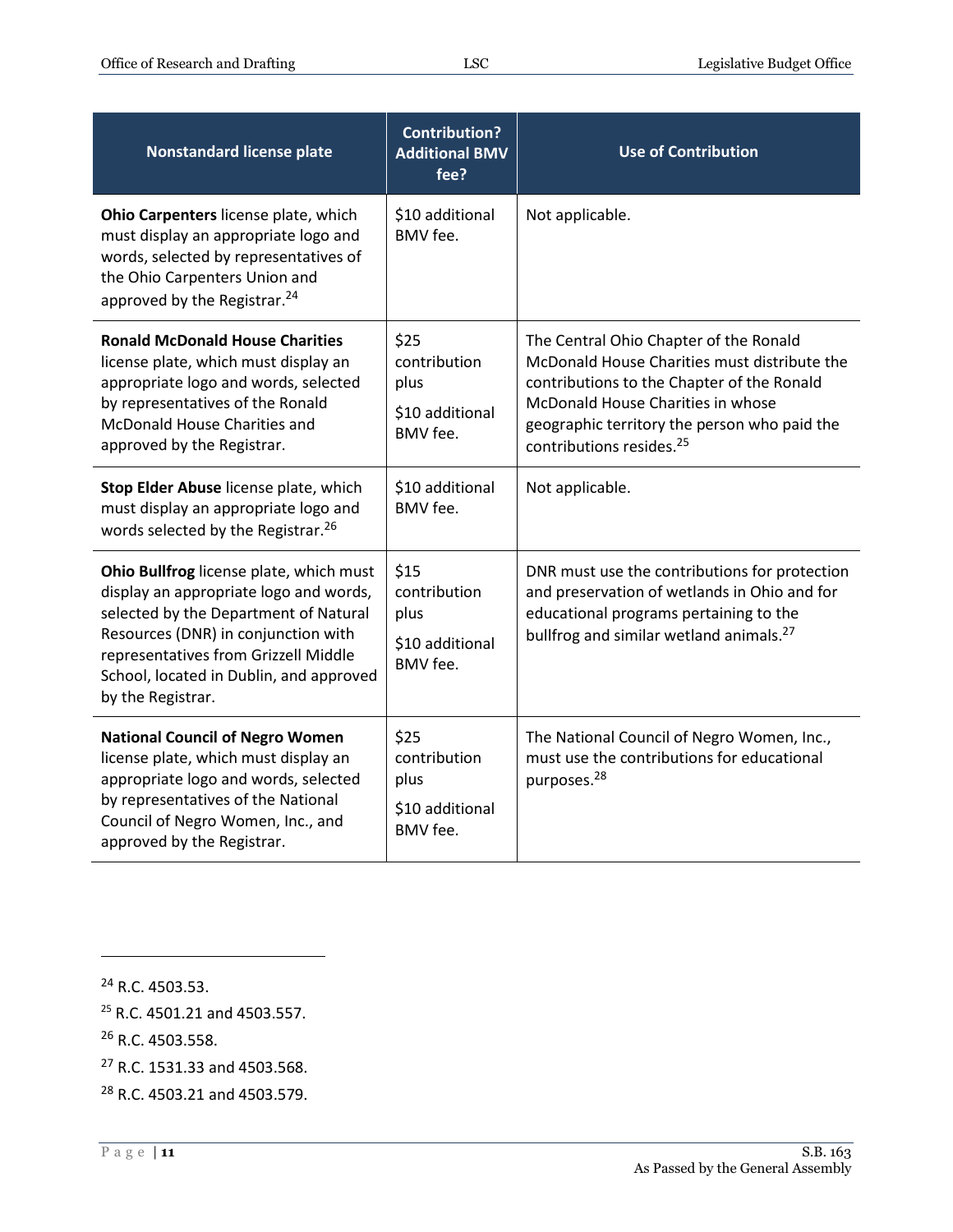| <b>Nonstandard license plate</b>                                                                                                                                                                                                | <b>Contribution?</b><br><b>Additional BMV</b><br>fee?       | <b>Use of Contribution</b>                                                                                                                        |
|---------------------------------------------------------------------------------------------------------------------------------------------------------------------------------------------------------------------------------|-------------------------------------------------------------|---------------------------------------------------------------------------------------------------------------------------------------------------|
| <b>Ohio Sons of the American Legion</b><br>license plate, which must display an<br>appropriate logo and words, selected<br>by representatives of the Ohio Sons of<br>the American Legion and approved by<br>the Registrar.      | \$10<br>contribution<br>plus<br>\$10 additional<br>BMV fee. | The Ohio Sons of the American Legion must<br>use the contributions to support the activities<br>of the organization. <sup>29</sup>                |
| <b>Cuyahoga Valley Scenic Railroad</b><br>license plate, which must display an<br>appropriate logo and words, selected<br>by representatives of the Cuyahoga<br>Scenic Valley Railroad and approved by<br>the Registrar.        | \$15<br>contribution<br>plus<br>\$10 additional<br>BMV fee. | The act does not specify how the Cuyahoga<br>Valley Scenic Railroad must use<br>contributions. <sup>30</sup>                                      |
| <b>Ohio Association of Chiefs of Police</b><br>license plate, which must display an<br>appropriate logo and words, selected<br>by representatives of the Association<br>and approved by the Registrar.                          | \$10<br>contribution<br>plus<br>\$10 additional<br>BMV fee. | The act does not specify how the Association<br>must use contributions. <sup>31</sup>                                                             |
| Fallen Timbers Battlefield license plate,<br>which must display an appropriate logo<br>and words, selected by representatives<br>of the Fallen Timbers Battlefield<br>Preservation Commission and approved<br>by the Registrar. | \$20<br>contribution<br>plus<br>\$10 additional<br>BMV fee. | The Commission must use the contributions to<br>further its mission. <sup>32</sup>                                                                |
| <b>American Foundation for Suicide</b><br>Prevention license plate, which must<br>display an appropriate logo and words,<br>selected by representatives of the<br>Foundation's Ohio chapter and<br>approved by the Registrar.   | \$20<br>contribution<br>plus<br>\$10 additional<br>BMV fee. | The Foundation's Ohio chapter must use the<br>contributions for programs, education, and<br>advocacy purposes throughout the state. <sup>33</sup> |

- <sup>29</sup> R.C. 4501.21 and 4503.581.
- <sup>30</sup> R.C. 4501.21 and 4503.596.
- <sup>31</sup> R.C. 4501.21 and 4503.714.
- <sup>32</sup> R.C. 4501.21 and 4503.716.
- <sup>33</sup> R.C. 4503.21 and 4503.724.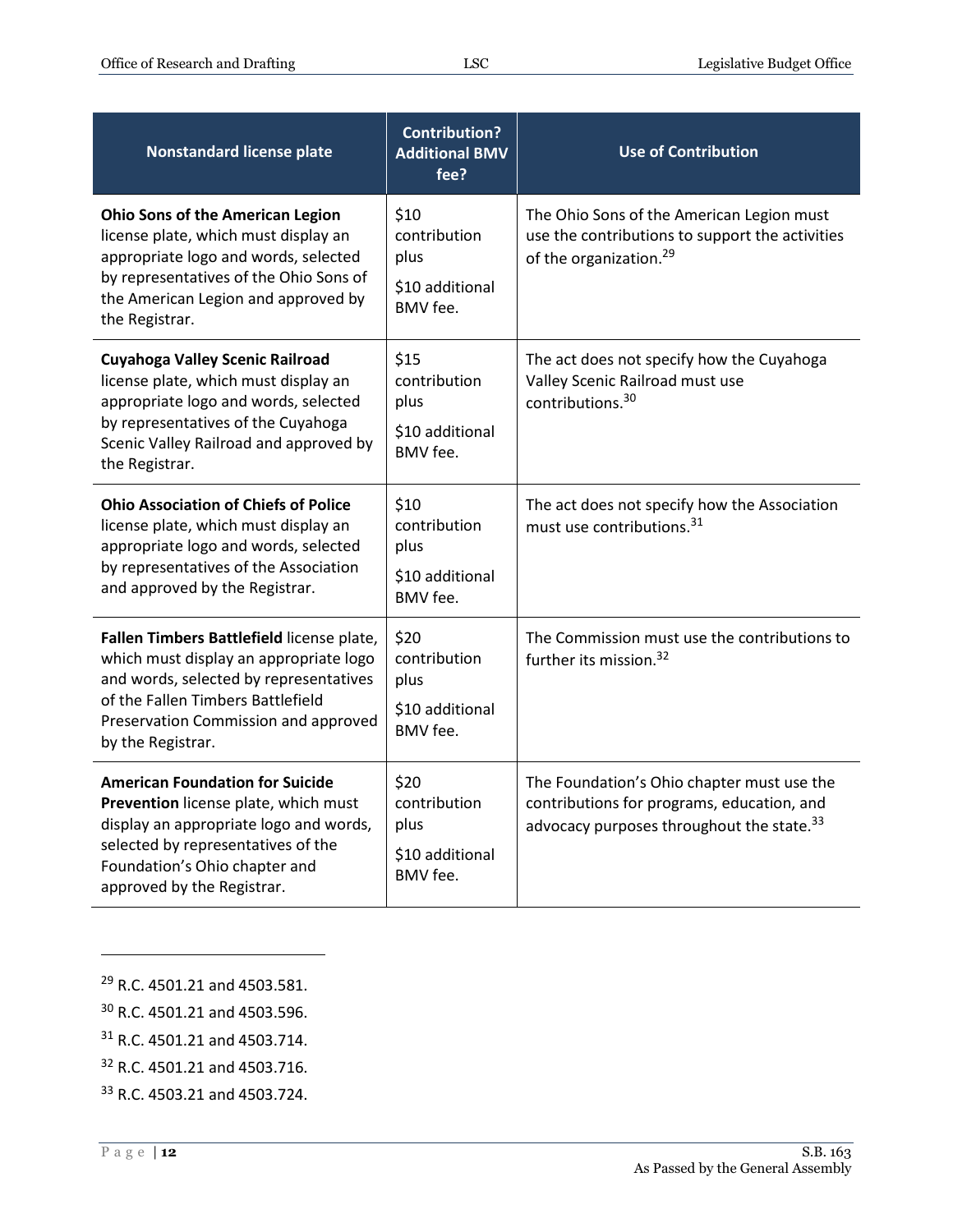| <b>Nonstandard license plate</b>                                                                                                                                                                                                                                 | <b>Contribution?</b><br><b>Additional BMV</b><br>fee?       | <b>Use of Contribution</b>                                                                                                                                                                                                                                                                                                                                |
|------------------------------------------------------------------------------------------------------------------------------------------------------------------------------------------------------------------------------------------------------------------|-------------------------------------------------------------|-----------------------------------------------------------------------------------------------------------------------------------------------------------------------------------------------------------------------------------------------------------------------------------------------------------------------------------------------------------|
| ALS Awareness license plate, which<br>must display an appropriate logo and<br>words, selected by representatives of<br>the ALS Association Central & Southern<br>Ohio Chapter and the ALS Association<br>Northern Ohio Chapter and approved<br>by the Registrar. | \$25<br>contribution<br>plus<br>\$10 additional<br>BMV fee. | The Central & Southern Ohio Chapter must<br>split contributions with the Northern Ohio<br>Chapter, as agreed between the two Chapters.<br>The Chapters must use the contributions to<br>discover treatments and a cure for ALS, and to<br>serve, advocate for, and empower people<br>affected by ALS to live their lives to the<br>fullest. <sup>34</sup> |
| City of Twinsburg license plate, which<br>must display an appropriate logo and<br>words, selected by representatives of<br>the municipal corporation of Twinsburg<br>and approved by the Registrar.                                                              | \$15<br>contribution<br>plus<br>\$10 additional<br>BMV fee. | The act does not specify how Twinsburg must<br>use the contributions. <sup>35</sup>                                                                                                                                                                                                                                                                       |
| Folds of Honor license plate, which<br>must display an appropriate logo and<br>words, selected by representatives of<br>Folds of Honor of Central Ohio and<br>approved by the Registrar.                                                                         | \$25<br>contribution<br>plus<br>\$10 additional<br>BMV fee. | Folds of Honor of Central Ohio must use the<br>contributions to provide scholarships to a<br>spouse or child either of disabled veterans or<br>of members of any branch of the armed forces<br>who died during their service. <sup>36</sup>                                                                                                               |
| La Salle High School license plate, which<br>must display an appropriate logo and<br>words, selected by representatives of<br>La Salle High School, located in<br>Cincinnati, and approved by the<br>Registrar.                                                  | \$30<br>contribution<br>plus<br>\$10 additional<br>BMV fee. | The school may not use the contributions for<br>any political purpose. <sup>37</sup>                                                                                                                                                                                                                                                                      |

<sup>34</sup> R.C. 4501.21 and 4503.725.

<sup>35</sup> R.C. 4503.21 and 4503.754.

<sup>36</sup> R.C. 4501.21 and 4503.767.

<sup>37</sup> R.C. 4501.21 and 4503.881.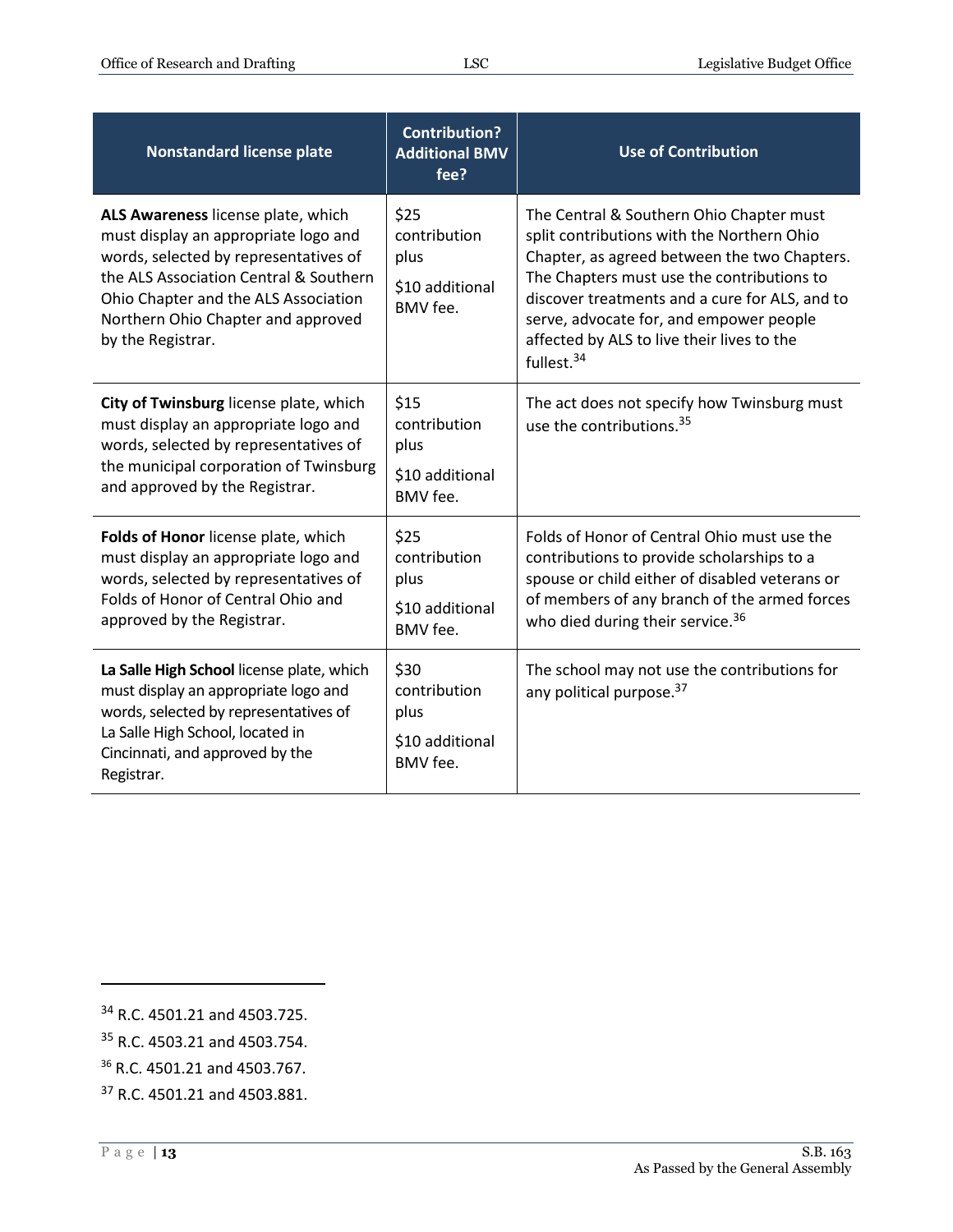| <b>Nonstandard license plate</b>                                                                                                                                                                                                                         | <b>Contribution?</b><br><b>Additional BMV</b><br>fee?       | <b>Use of Contribution</b>                                                                                                           |
|----------------------------------------------------------------------------------------------------------------------------------------------------------------------------------------------------------------------------------------------------------|-------------------------------------------------------------|--------------------------------------------------------------------------------------------------------------------------------------|
| St. John's Jesuit High School and<br>Academy license plate, which must<br>display an appropriate logo and words,<br>selected by representatives of St.<br>John's Jesuit High School and Academy,<br>located in Toledo, and approved by the<br>Registrar. | \$26<br>contribution<br>plus<br>\$10 additional<br>BMV fee. | The school must use the contributions to<br>provide tuition assistance for students<br>attending the school. <sup>38</sup>           |
| St. Charles Preparatory School license<br>plate, which must display an<br>appropriate logo and words, selected<br>by representatives of St. Charles<br>Preparatory School, located in<br>Columbus, and approved by the<br>Registrar.                     | \$30<br>contribution<br>plus<br>\$10 additional<br>BMV fee. | The school must use the contributions for the<br>school's alumni association and the alumni<br>association's purposes. <sup>39</sup> |
| <b>Archbishop Moeller High School</b><br>license plate, which must display an<br>appropriate logo and words, selected<br>by representatives of Archbishop<br>Moeller High School, located in<br>Cincinnati, and approved by the<br>Registrar.            | \$25<br>contribution<br>plus<br>\$10 additional<br>BMV fee. | The school may not use the contributions for<br>any political purposes. <sup>40</sup>                                                |
| Harrison Central Huskies license plate,<br>which must display an appropriate logo<br>and words, selected by representatives<br>of Harrison Central Jr./Sr. High School,<br>located in Cadiz, and approved by the<br>Registrar.                           | \$20<br>contribution<br>plus<br>\$10 additional<br>BMV fee. | The act does not specify how the school must<br>use contributions. <sup>41</sup>                                                     |

<sup>38</sup> R.C. 4503.21 and 4503.882.

<sup>39</sup> R.C. 4501.21 and 4503.883.

<sup>40</sup> R.C. 4503.21 and 4503.884.

<sup>41</sup> R.C. 4501.21 and 4503.893.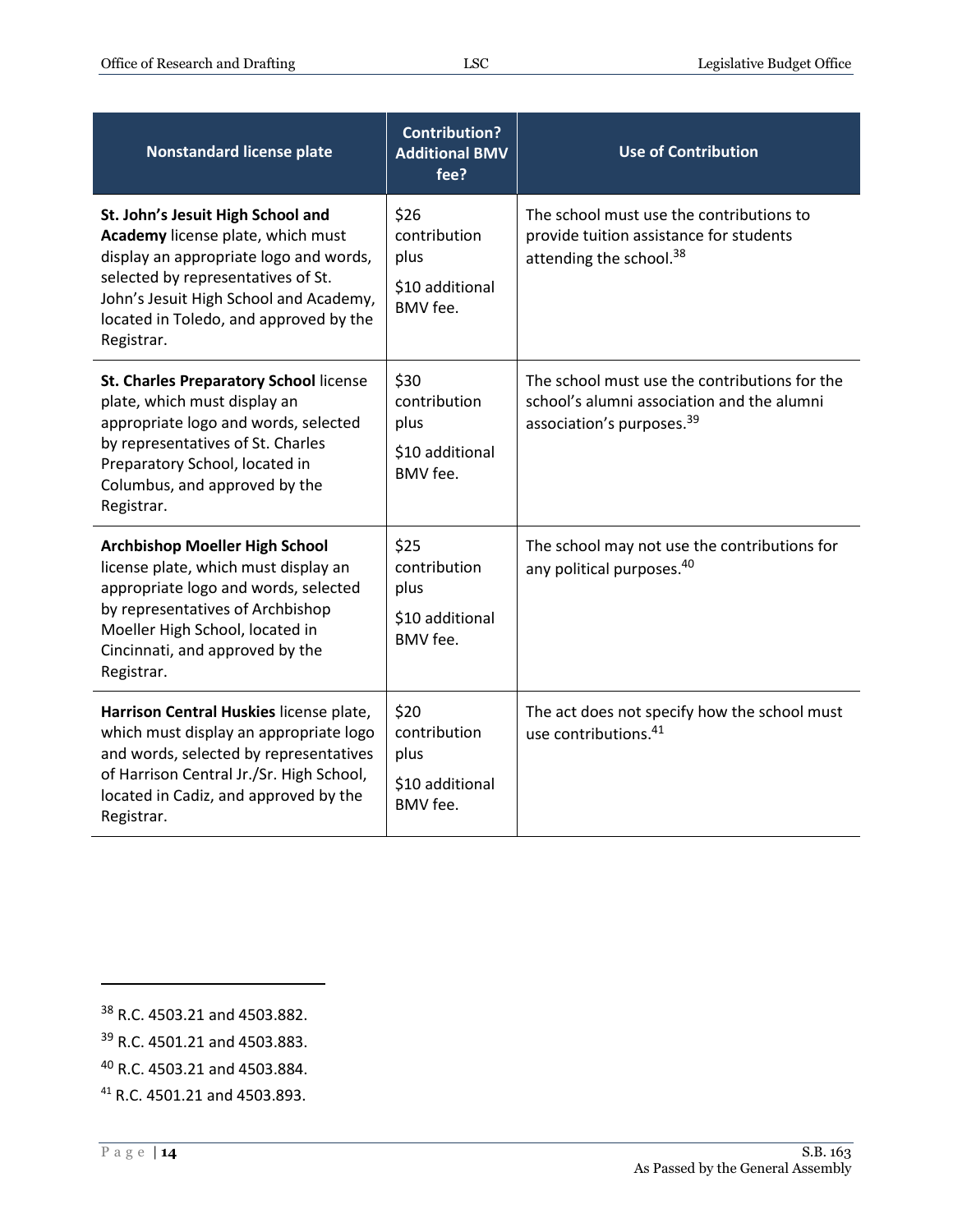| <b>Nonstandard license plate</b>                                                                                                                                                                                      | <b>Contribution?</b><br><b>Additional BMV</b><br>fee?              | <b>Use of Contribution</b>                                                                                                                                                                                                                  |
|-----------------------------------------------------------------------------------------------------------------------------------------------------------------------------------------------------------------------|--------------------------------------------------------------------|---------------------------------------------------------------------------------------------------------------------------------------------------------------------------------------------------------------------------------------------|
| <b>Cleveland Clinic Children's license</b><br>plate, which must display an<br>appropriate logo and words selected by<br>representatives of the Cleveland Clinic<br>Foundation and approved by the<br>Registrar.       | \$25<br>contribution<br>plus<br>\$10 additional<br>BMV fee.        | The Foundation must use the contributions to<br>support Cleveland Clinic Children's education,<br>research, and patient services. <sup>42</sup>                                                                                             |
| Healthy New Albany license plate,<br>which must display an appropriate logo<br>and words, selected by representatives<br>of Healthy New Albany and approved<br>by the Registrar.                                      | \$25<br>contribution<br>plus<br>\$10 additional<br><b>BMV</b> fee. | Healthy New Albany must use the<br>contributions for its community programs,<br>events, and activities. <sup>43</sup>                                                                                                                       |
| <b>Habitat for Humanity of Ohio license</b><br>plate, which must display an<br>appropriate logo and words, selected<br>by representatives of Habitat for<br>Humanity of Ohio, Inc., and approved<br>by the Registrar. | \$20<br>contribution<br>plus<br>\$10 additional<br>BMV fee.        | Habitat for Humanity of Ohio, Inc., must use<br>the contributions for its projects related to<br>building affordable houses. <sup>44</sup>                                                                                                  |
| Zero license plate, which must display<br>an appropriate logo and words,<br>selected by representatives of Zero,<br>The End of Prostate Cancer, Inc., and<br>approved by the Registrar.                               | \$25<br>contribution<br>plus<br>\$10 additional<br>BMV fee.        | Zero, The End of Prostate Cancer, Inc., must<br>use the contributions to raise awareness of<br>prostate cancer, to support research to end<br>prostate cancer, and to support prostate<br>cancer patients and their families. <sup>45</sup> |
| East European Congress license plate,<br>which must display an appropriate logo<br>and words, selected by representatives<br>of the Eastern European Congress of<br>Ohio and approved by the Registrar.               | \$25<br>contribution<br>plus<br>\$10 additional<br>BMV fee.        | The Eastern European Congress of Ohio must<br>use the contributions for charitable and<br>educational purposes. <sup>46</sup>                                                                                                               |

<sup>42</sup> R.C. 4501.21 and 4503.899.

<sup>43</sup> R.C. 4501.21 and 4503.931.

<sup>44</sup> R.C. 4501.21 and 4503.932.

<sup>45</sup> R.C. 4501.21 and 4503.942.

<sup>46</sup> R.C. 4503.21 and 4503.944.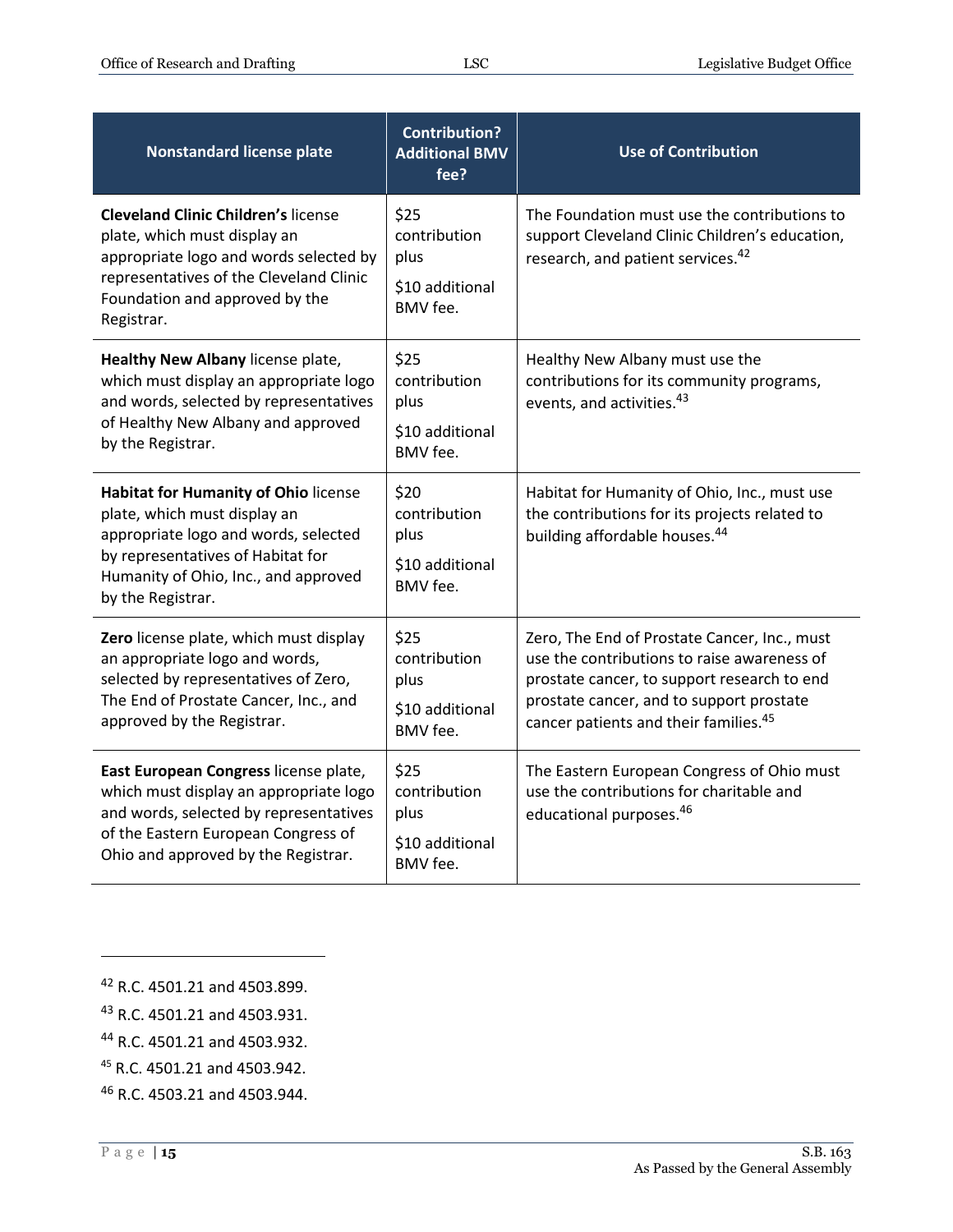| <b>Nonstandard license plate</b>                                                                                                                                                                                                      | <b>Contribution?</b><br><b>Additional BMV</b><br>fee?       | <b>Use of Contribution</b>                                                                                                                                                                                                         |
|---------------------------------------------------------------------------------------------------------------------------------------------------------------------------------------------------------------------------------------|-------------------------------------------------------------|------------------------------------------------------------------------------------------------------------------------------------------------------------------------------------------------------------------------------------|
| Summit Metro Parks license plate,<br>which must display an appropriate logo<br>and words, selected by representatives<br>of the Summit Metro Parks Foundation<br>and approved by the Registrar.                                       | \$10<br>contribution<br>plus<br>\$10 additional<br>BMV fee. | The Foundation must use the contributions to<br>support the Summit County Metro Parks. <sup>47</sup>                                                                                                                               |
| <b>Liberty Center Local Schools license</b><br>plate, which must display an<br>appropriate logo and words, selected<br>by representatives of Liberty Center<br>Local School District (Henry County)<br>and approved by the Registrar. | \$25<br>contribution<br>plus<br>\$10 additional<br>BMV fee. | The district must use the contributions for its<br>gifted programs and for special education and<br>related services. <sup>48</sup>                                                                                                |
| John F. Kennedy Catholic School<br>license plate, which must display an<br>appropriate logo and words, selected<br>by representatives of John F. Kennedy<br>School, located in Warren, and<br>approved by the Registrar.              | \$20<br>contribution<br>plus<br>\$10 additional<br>BMV fee. | The school may not use the contributions for<br>any political purposes. <sup>49</sup>                                                                                                                                              |
| Elder High School license plate, which<br>must display an appropriate logo and<br>words, selected by representatives of<br>Elder High School, located in Cincinnati,<br>and approved by the Registrar.                                | \$30<br>contribution<br>plus<br>\$10 additional<br>BMV fee. | The school must use the contributions as<br>follows:<br>50% to provide tuition assistance to its<br>students;<br>25% to benefit arts and enrichment at the<br>school; and<br>25% to benefit athletics at the school. <sup>50</sup> |
| <b>Fairfield Senior High School license</b><br>plate, which must display an<br>appropriate logo and words, selected<br>by representatives of Fairfield Senior<br>High School, located in Fairfield, and<br>approved by the Registrar. | \$30<br>contribution<br>plus<br>\$10 additional<br>BMV fee. | The school may not use the contributions for<br>any political purposes. <sup>51</sup>                                                                                                                                              |

- <sup>47</sup> R.C. 4501.21 and 4503.945.
- <sup>48</sup> R.C. 4501.21 and 4503.956.
- <sup>49</sup> R.C. 4501.21 and 4503.957.
- <sup>50</sup> R.C. 4501.21 and 4503.958.
- <sup>51</sup> R.C. 4503.21 and 4503.961.